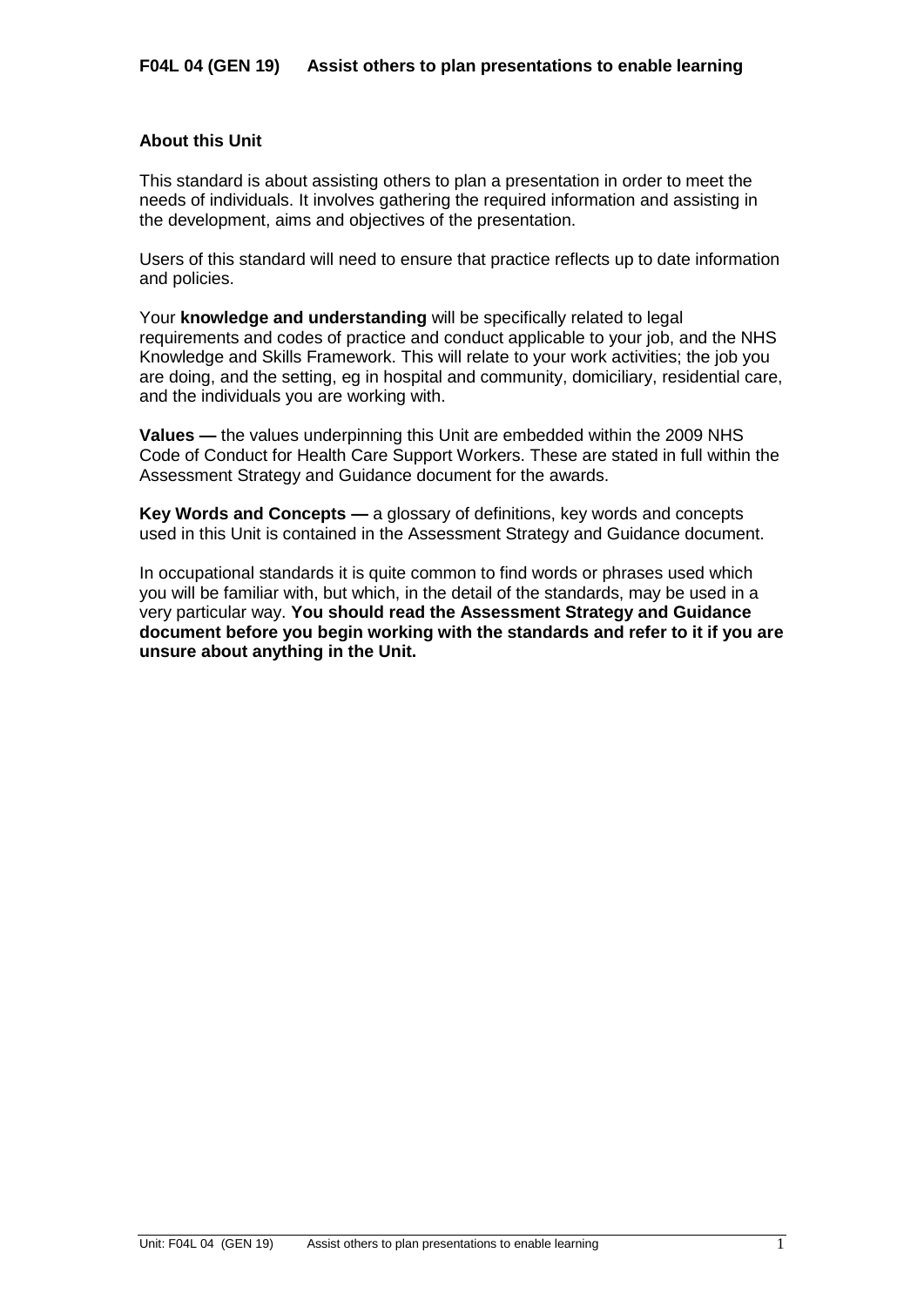### **Specific Evidence Requirements for the Unit**

# **It is essential that you adhere to the Evidence Requirements for this Unit**

# **SPECIFIC EVIDENCE REQUIREMENTS FOR THIS UNIT**

# **Simulation:**

Simulation is **NOT** permitted for any part of this Unit.  $\bullet$ 

#### **The following forms of evidence ARE mandatory:**  $\blacklozenge$

- **Direct Observation:** Your assessor or expert witness must observe you in real work  $\bullet$ activities. Their confirmation of your practice will provide evidence for a significant amount of the performance criteria in this Unit. **For example**, the process you follow to plan all aspects of the delivery.
- $\blacklozenge$ **Professional discussion:** Describes your actions in a particular situation and reflect on the reason(s) why you practice that way. **For example**, how you dealt with any change to your plan

## **Competence of performance and knowledge could also be demonstrated using a variety of evidence from the following:**

- **Reflective Account:** These are written pieces of work which allow you to reflect on the  $\blacklozenge$ course of action you took in a specific situation to identify any learning from the piece of work and to describe what you might do differently in the light of your new knowledge.
- **Questioning/professional discussion**: May be used to provide evidence of  $\blacklozenge$ knowledge, legislation, policies and procedures which cannot be fully evidenced through direct observation or reflective accounts. In addition your assessor/mentor or expert witness may also ask questions to clarify aspects of your practice.
- **Expert Witness**: A designated expert witness, eg a senior member of staff, may  $\blacklozenge$ provide a direct observation of your practice, or record a professional discussion they have held with you on a specific piece of practice.
- **Witness Testimony**: Can be a confirmation or authentication of the activities described  $\ddot{\bullet}$ in your evidence which your assessor or mentor has not seen.
- **Products:** These can be any record that you would normally use within your normal  $\blacklozenge$ role, eg you should not put confidential records in your portfolio; they can remain where they are normally stored and be checked by your assessor and internal verifier.
- **Prior Learning:** You may be able to use recorded prior learning from a course of  $\ddot{\bullet}$ training you have attended within the last two years. Discussion on the relevance of this should form part of your assessment plan for each Unit.
- **Simulation:** There may be times when you have to demonstrate you are competent in  $\ddot{\bullet}$ a situation that does not arise naturally through your work role, eg dealing with violent or abusive behaviour. The Evidence Requirements in each Unit provide specific guidance regarding the use of simulation.

# **GENERAL GUIDANCE**

- Prior to commencing this Unit you should agree and complete an assessment plan with  $\blacklozenge$ your assessor which details the assessment methods you will be using, and the tasks you will be undertaking to demonstrate your competence.
- Evidence must be provided for ALL of the performance criteria, ALL of the knowledge.
- The evidence must reflect the policies and procedures of your workplace and be linked to current legislation, values and the principles of best practice within the Health Care sector. This will include the National Service Standards for your areas of work.
- All evidence must relate to your own work practice.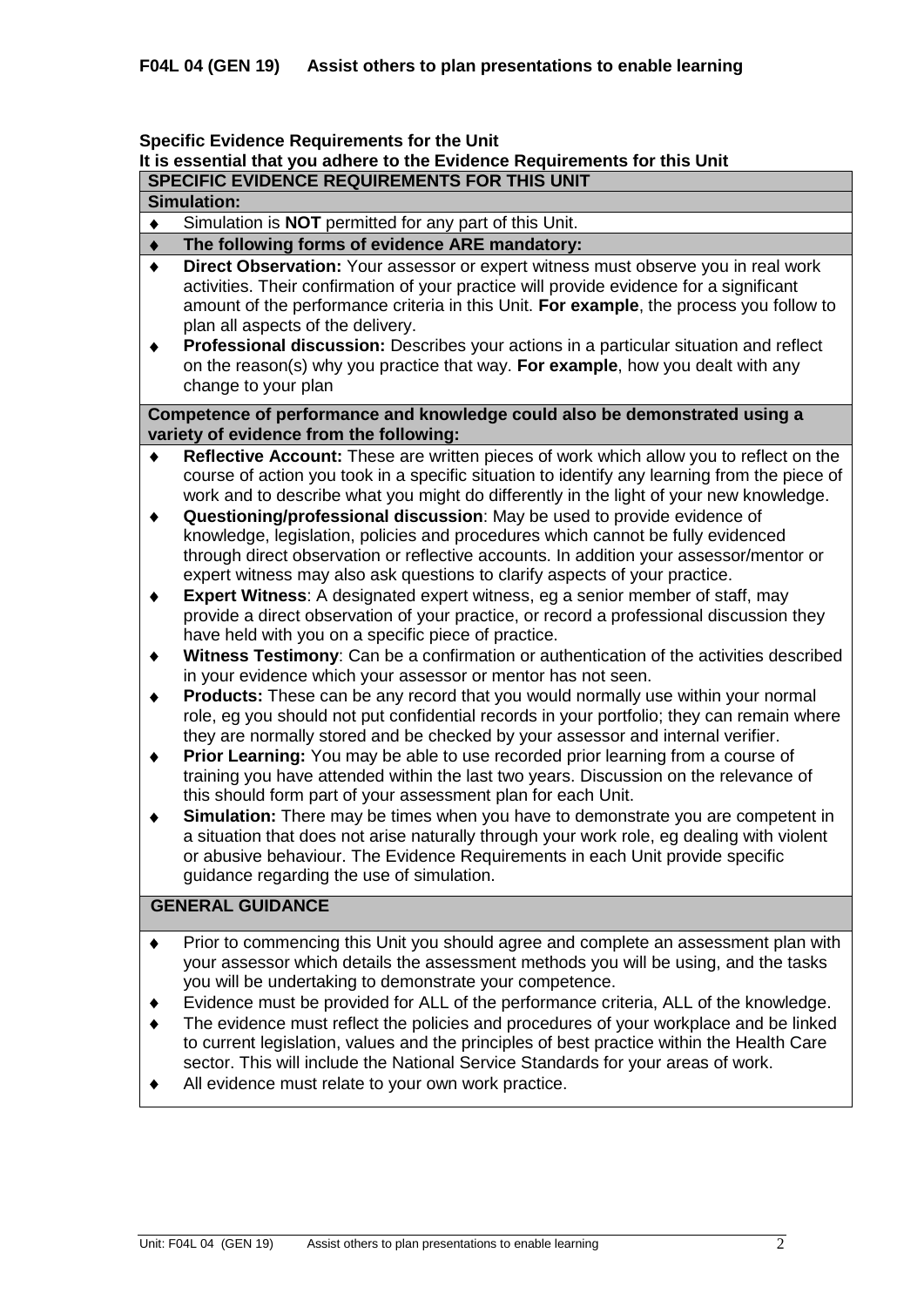# **F04L 04 (GEN 19) Assist others to plan presentations to enable learning**

# **KNOWLEDGE SPECIFICATION FOR THIS UNIT**

 $\mathbf{r}$ 

Competent practice is a combination of the application of skills and knowledge informed by values and ethics. This specification details the knowledge and understanding required to carry out competent practice in the performance described in this Unit.

When using this specification **it is important to read the knowledge requirements in relation to expectations and requirements of your job role**.

**You need to provide evidence for ALL knowledge points listed below. There are a variety of ways this can be achieved so it is essential that you read the 'knowledge evidence' section of the Assessment Guidance.**

|                | You need to show that you know, understand and can apply in<br>practice:                                                                                                                                                                                                         | <b>Enter</b><br><b>Evidence</b><br><b>Numbers</b> |
|----------------|----------------------------------------------------------------------------------------------------------------------------------------------------------------------------------------------------------------------------------------------------------------------------------|---------------------------------------------------|
| 1              | The current European and National legislation, national<br>guidelines, organisational policies and protocols in accordance<br>with clinical/corporate governance which affect your work<br>practice in relation to assisting others to plan presentations to<br>enable learning. |                                                   |
| $\overline{2}$ | Your responsibilities and accountability in relation to the<br>current European and National legislation, national guidelines<br>and local policies and protocols and clinical/corporate<br>governance.                                                                          |                                                   |
| 3              | The duty to report any acts or omissions in care that could be<br>detrimental to yourself, other individuals or your employer.                                                                                                                                                   |                                                   |
| 4              | The policies and guidance which clarify your scope of practice<br>and the relationship between yourself and the practitioner/your<br>manager in terms of delegation and supervision.                                                                                             |                                                   |
| 5              | your own role and responsibilities and from whom assistance<br>should be sought where necessary.                                                                                                                                                                                 |                                                   |
| 6              | The types of materials and equipment that can be used to<br>support the information being presented and the methods<br>involved in preparing them.                                                                                                                               |                                                   |
| $\overline{7}$ | The benefits and appropriateness of the visual aids and<br>technology based learning available for use with presentations.                                                                                                                                                       |                                                   |
| 8              | The different learning styles and capabilities which individuals<br>may demonstrate and the influence this may have upon the<br>tone, manner and speed of the presentation.                                                                                                      |                                                   |
| 9              | The type of background information it is necessary to have in<br>order to effectively the style of presentation you select.                                                                                                                                                      |                                                   |
| 10             | The importance of developing the aims and objectives of the<br>presentation and how these may influence the style, content<br>and delivery of the presentation.                                                                                                                  |                                                   |
| 11             | How and where to access any information required to inform<br>the content of the presentation.                                                                                                                                                                                   |                                                   |
| 12             | Methods of summarising and presenting information in a<br>manner appropriate for different levels of complexity and<br>audience skill.                                                                                                                                           |                                                   |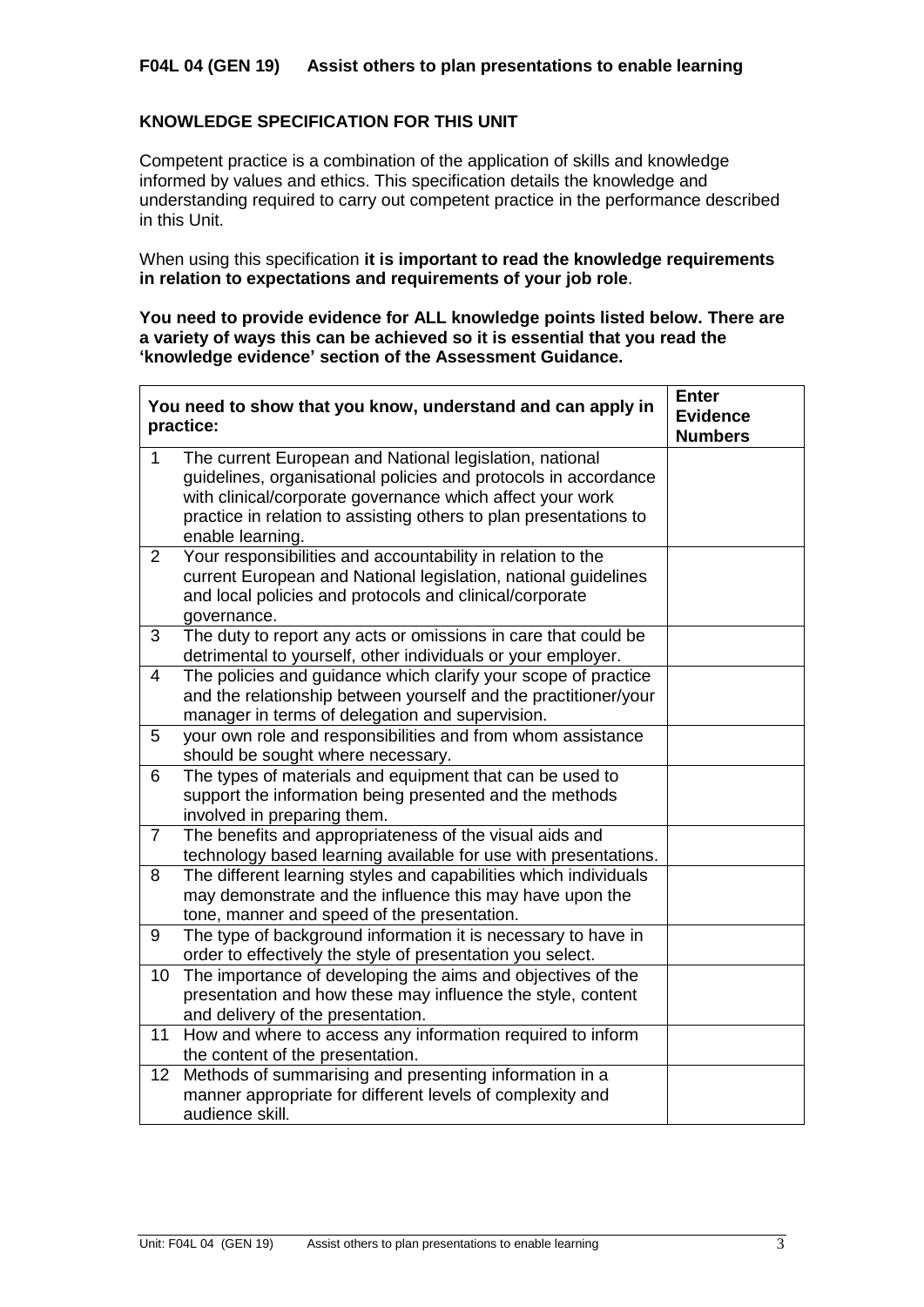| <b>Performance Criteria</b> |                                                                                                         |    |           |           |   |   |    |           |
|-----------------------------|---------------------------------------------------------------------------------------------------------|----|-----------|-----------|---|---|----|-----------|
|                             |                                                                                                         | DO | <b>RA</b> | <b>EW</b> | O | Р | W٦ | <b>PD</b> |
|                             | Gather any background information<br>necessary to enable you to effectively<br>plan the presentation.   |    |           |           |   |   |    |           |
| $\overline{2}$              | Conduct any research necessary to<br>inform the content of the presentation.                            |    |           |           |   |   |    |           |
| 3                           | Plan the presentation with others, and<br>develop the aims and objectives to be<br>achieved.            |    |           |           |   |   |    |           |
| 4                           | Organise any equipment, materials and<br>the room according to the requirements<br>of the presentation. |    |           |           |   |   |    |           |
| 5                           | Respond appropriately to any changes<br>to the presentation plan.                                       |    |           |           |   |   |    |           |
| 6                           | Recognise your limitations and seek<br>advice or assistance when appropriate.                           |    |           |           |   |   |    |           |

*DO = Direct Observation RA = Reflective Account Q = Questions*

*EW = Expert Witness P = Product (Work) WT = Witness Testimony*

*PD* = *Professional Discussion*